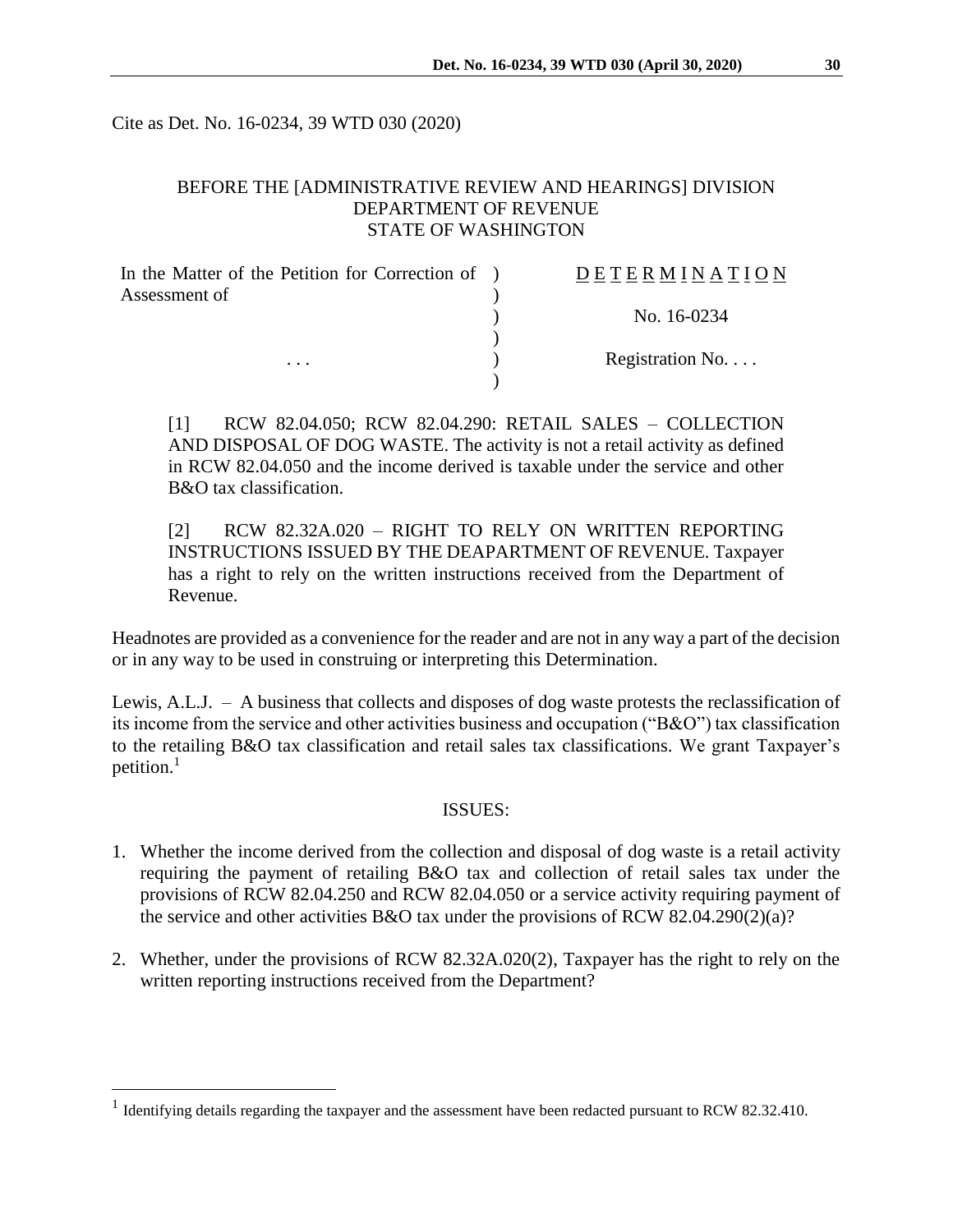# FINDINGS OF FACT:

Taxpayer derives income from operating a dog waste disposal service. . . . Taxpayer offers its customers a dog waste collection and pick-up service to dog owners living in condos, apartments, homes, and on boats. Taxpayer provides its customers with a waterproof tray that contains grass sod. Generally, the Taxpayer's customers keep the trays on a deck or in a garage. Taxpayer collects the soiled sod and replaces it with new grass on a regularly scheduled basis.<sup>2</sup> Taxpayer offers replacement of the sod on a bi-weekly, weekly, or monthly schedule.<sup>3</sup>

Since inception of the business during 2009, Taxpayer reported its income under the service and other activities B&O tax classification. During November 2014, Taxpayer requested the Department's Taxpayer Information & Education ("TI&E") Division issue a ruling on the proper tax classification that it should report its income under. On December 8, 2014, TI&E replied that Taxpayer should report its income under the retailing and retail sales tax classification:

The business activities of providing the pod, sod, replacement sod, and the removal of the soiled sod are classified under the "retailing classification" of the Business and Occupation (sic) and are subject to collect (sic) of retail sales tax from your customers. Based on the information you provided in your email and a review of your website, including your company's service agreement, you are providing essentially a cleaning service by going into your customer's homes or yards and removing the soiled sod. The specialized cleaning service falls outside routine janitorial services.

The reasoning underlying the ruling was that in general, cleaning activities are taxable as a retail sale. However, the definition of retail sales excludes "janitorial services" and subjects the income to the catch-all B&O tax classification service and other. Here, TI&E determined that Taxpayer provided a "specialized cleaning service," which did not qualify for the retail sales tax exemption as a janitorial service.

Taxpayer disagreed with TI&E's ruling and requested a reconsideration of the ruling on January 16, 2015. Subsequently, the Department's Taxpayer Account Administration ("TAA") Division reviewed Taxpayer's February 2015 and March 2015 tax returns. TAA noticed that Taxpayer had changed its tax reporting classification from the service and other activities B&O tax classification to the retailing B&O and retail sales tax classifications.

On June 2, 2015, TAA informed Taxpayer that the income earned for the period January 1, 2011, through December 2014, would be reclassified from the service and other activities tax classification to the retailing B&O and retail sales tax classification. On June 29, 2015, Taxpayer responded to TAA's request for income information.

On September 29, 2015, the Department issued a  $\text{\$} \dots$  assessment.<sup>4</sup> Taxpayer filed a petition requesting correction of the assessment with the [Administrative Review and Hearings] Division.

 $\overline{a}$ 

<sup>&</sup>lt;sup>2</sup> The customers have the choice of both the size of the tray and the frequency of sod replacement. The customer chooses either a single  $(2' X 3' or 4')$  or double size  $(2' X 8' or 4' X 4')$  tray.

<sup>&</sup>lt;sup>3</sup> The old sod is removed for composting.

<sup>&</sup>lt;sup>4</sup> The \$ . . . assessment consisted of \$ . . . tax, \$ . . . interest, and \$ . . . assessment penalty.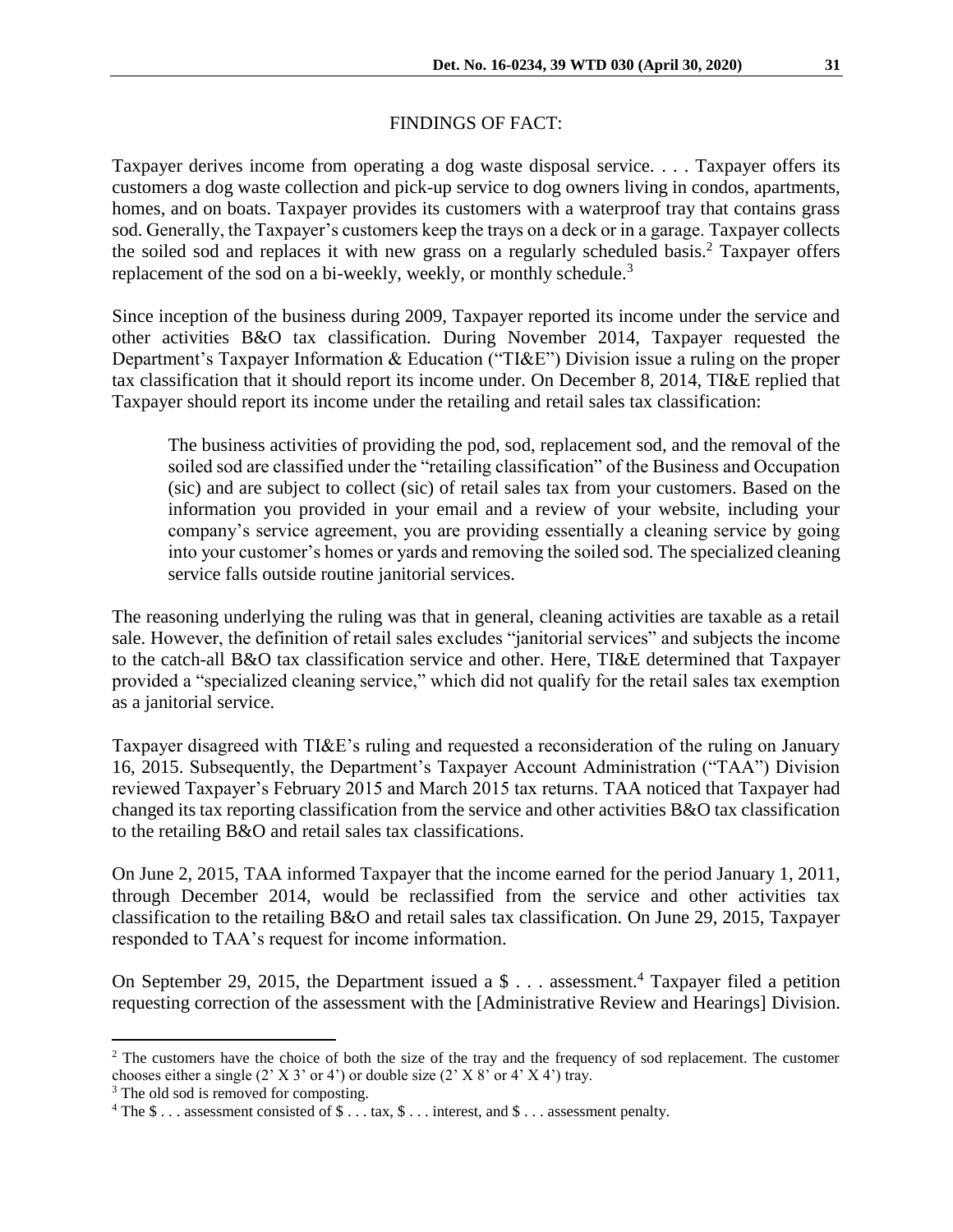Taxpayer's petition raised two reasons why the assessment should be corrected. The first reason offered was that the tax reported under the service and other activities B&O tax classification should be accepted until new reporting instructions were received. Taxpayer's second reason for relief was that the actions taken by the Department were excessive.

#### ANALYSIS:

Persons making retail sales in Washington are subject to Retailing B&O tax measured by the gross proceeds of sales. RCW 82.04.250. In addition, persons making retail sale must collect and remit retail sales tax, unless a specific exclusion or exemption applies. RCW 82.08.020 and RCW 82.08.050.

Persons engaged in business activities other than or in addition an activity taxed explicitly under RCW 82.04.290(1) or (3), or elsewhere in chapter 83.04 RCW, are subject to the catch-all Service & Other Activities B&O tax classification. RCW 82.04.290(2) and WAC 458-20-224 (Rule 224).

RCW 82.04.050(2) states that:

The term "sale at retail" or "retail sale" includes the sale of or charge made for tangible personal property consumed and/or for labor and services rendered in respect to the following:

(a) The installing, repairing, cleaning, altering, imprinting, or improving of tangible personal property of or for consumers, . . .

(d) The cleaning, fumigating, razing, or moving of existing buildings or structures, but does not include the charge made for janitorial services; and for purposes of this section the term "janitorial services" means those cleaning and caretaking services ordinarily performed by commercial janitor service businesses including, but not limited to, wall and window washing, floor cleaning and waxing, and the cleaning in place of rugs, drapes and upholstery. The term "janitorial services" does not include painting, papering, repairing, furnace or septic tank cleaning, snow removal or sandblasting;

The reclassification of Taxpayer's income was based on TAA's reading of WAC 458-20-172 ("Rule 172"), which is the Department's administrative rule that addresses the taxation of janitorial services. In general, the income derived from providing "janitorial services" is subject to the service and other B&O tax – not the retailing B&O and retail sales tax classifications. Rule 172 defines "janitorial services" as follows:

The term "janitorial services" includes activities performed regularly and normally by commercial janitor service businesses. Generally, these activities include the washing of interior and exterior window surfaces, floor cleaning and waxing, the cleaning of interior walls and woodwork, the cleaning in place of rugs, drapes and upholstery, dusting, disposal of trash, and cleaning and sanitizing bathroom fixtures. The term "janitorial services" does not include, among others, cleaning the exterior walls of buildings, the cleaning of septic tanks, special clean up jobs required by construction, fires, floods, etc., painting, papering, repairing, furnace or chimney cleaning, snow removal, sandblasting, or the cleaning of plant or industrial machinery or fixtures.

(Emphasis added).